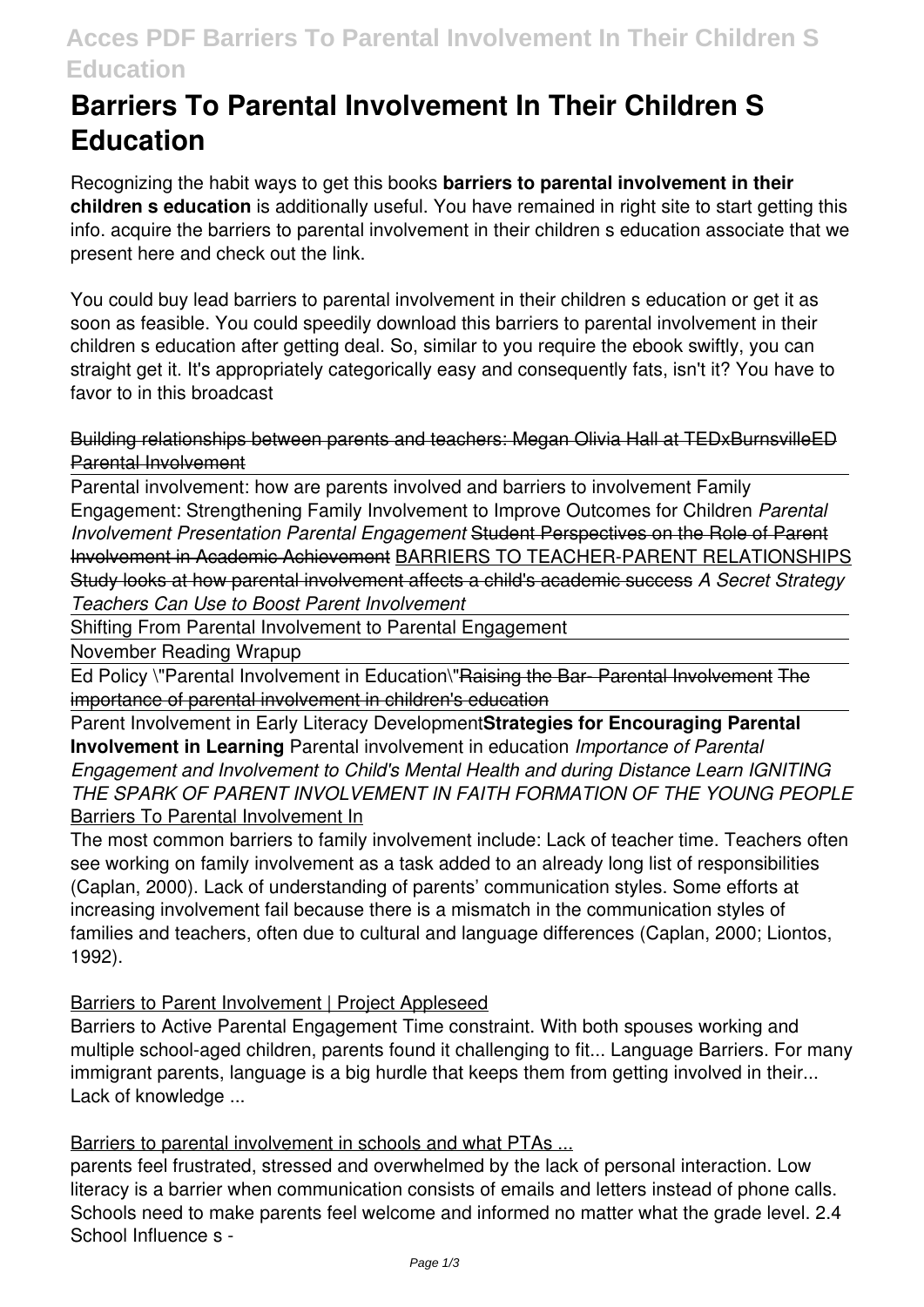# **Acces PDF Barriers To Parental Involvement In Their Children S Education**

# Barriers to Parental Involvement in the

encouraging parent participation and taking away parents' anxiety over homework difficulty. Barrier Three: Parents don't know what constitutes effective middle-level education. Another barrier to parent involvement in the middle grades is lack of knowledge about effective middlegrades education (Jovenen et al. 2004). Most parents attended traditional

#### Five Barriers to Parent Involvement

Historical attitudes to parental involvement, where it consisted mostly of fundraising activities, also form a barrier. At a political level contradicting information, such as a push for parental involvement while policy leans towards competition rather than collaboration, can hinder parental involvement. With

# Barriers to parental involvement in their children's education

Parental Involvement In Education: Barriers, Benefits, Solutions . The phrase "parental involvement in education" is a very broad one, and deliberately so, because the range of options for parental inclusion in the learning of their children is huge.

#### Parental Involvement In Education: Barriers, Benefits ...

Principals of K-8 Title I schools report that time is a barrier to parent involvement more often than any other factor. 87% of Title I principals report that lack of time on the part of parents is a significant barrier to parent involvement, and 56% report that lack of time on the part of school staff is a barrier (find reference).

# Overcome Barriers That Prevent Parents Involvement In ...

Recently, the research team at Panorama Education looked at responses from 18,000 parents and guardians from a diverse set of school districts across the country. Specifically, we looked at a set of questions related to "Barriers to Engagement," the factors that can create challenges for families who want to be actively involved with their child's school.

# Top 6 Barriers to Family Engagement with School | HuffPost

This research article explicates the importance, barriers and benefits of parental involvement in child's education. The authors exemplify the fact that parents' involvement in their child's ...

# (PDF) Parental Involvement in Child's Education ...

The Barriers of Parental Involvement- Parents perceptions Parents' beliefs and how they view education, can act as barriers to effective parental involvement. The way parents view their role in their child's education is crucial.

# Parent Involvement In Education And Issues Arising ...

The article was prompted by concern over the apparent gap between the rhetoric and reality of parental involvement evident in preceding years. It presented a model which discussed four types of barriers to the establishment of effective parental involvement in education: individual parent and family barriers; child factors; parent-teacher factors; and societal factors.

# ERIC - EJ1167580 - Barriers to Parental Involvement in ...

About half (48 percent) perceived that lack of staff training in working with parents was also a barrier to parent programs. Staff attitudes towards parents was perceived as a barrier by 18 percent of schools. Concerns about safety in the area after school hours was reported as a barrier in 9 percent of all schools.